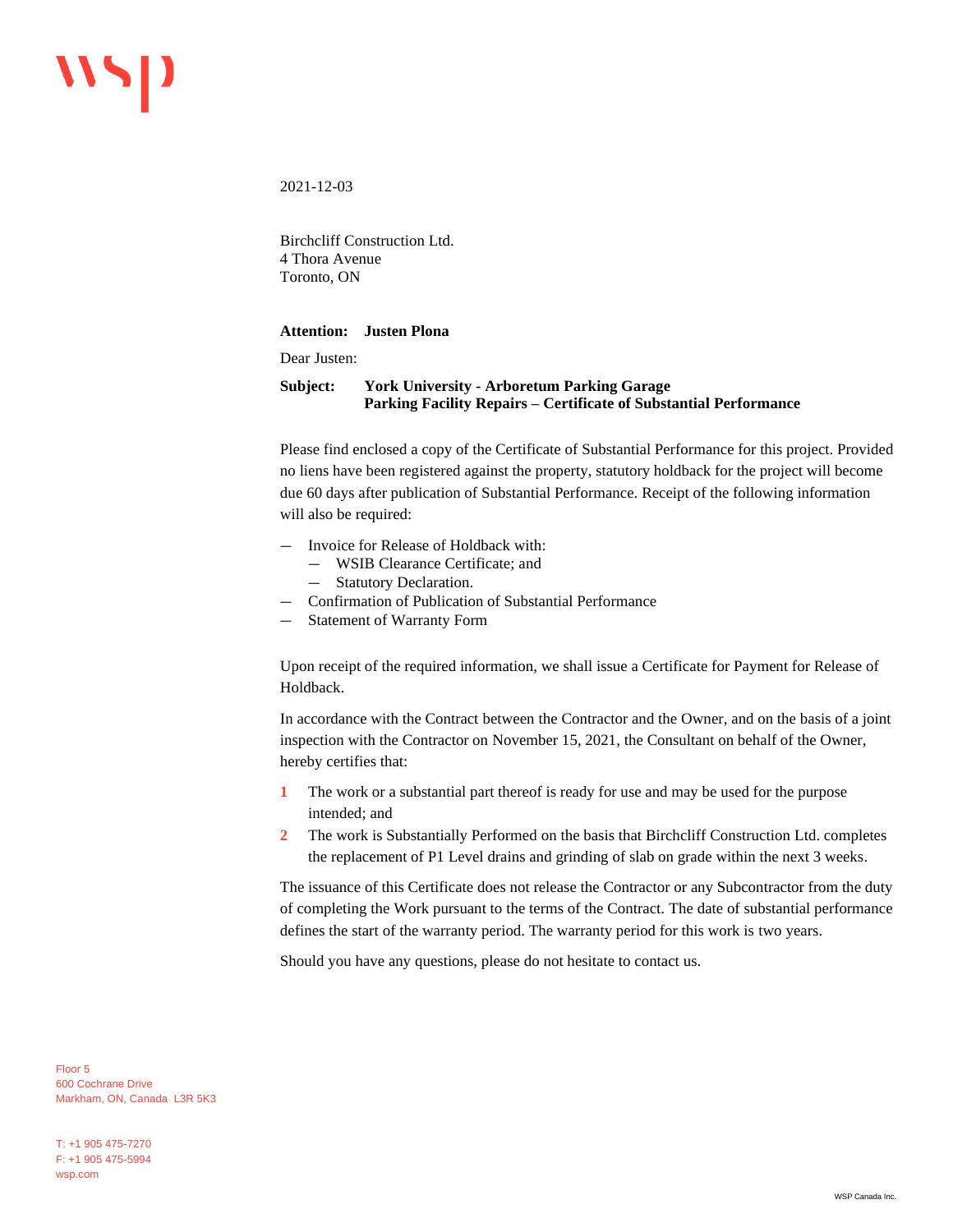## 115

Sincerely,

are

Paria Khorasani, M.B.Sc., E.I.T. Cornelia Kong, B.Arch.Sc., BSS Building Science Consultant Project Manager, Building Sciences

David Vella, B.Tech Senior Project Director

Encl. Certificate of Substantial Performance

Dist: Adriano Morasutti[, adrianom@yorku.ca](mailto:adrianom@yorku.ca) Justen Plona[, jplona@birchcliffconstruction.com](mailto:jplona@birchcliffconstruction.com)

WSP Ref.: 191-15695-01

.